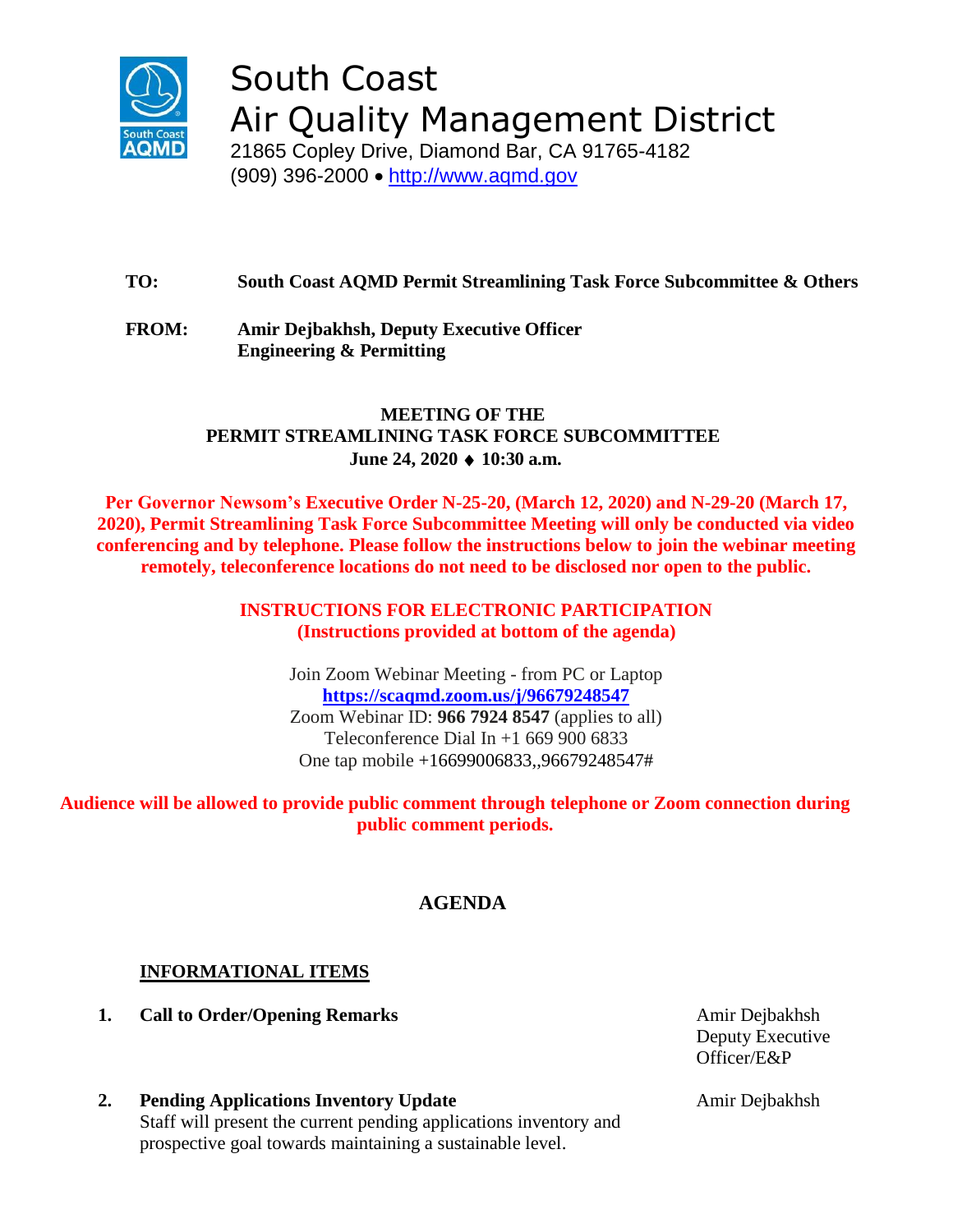| <b>3.</b> | <b>Pending Application Status Dashboard Update</b><br>Staff will present the external roll-out and implementation of the<br>pending application status dashboard used to monitor intermediate<br>facility and agency pending actions required to complete permit<br>processing activities. | David Ono<br>Sr. AQ Engineering<br>Manager/E&P                             |
|-----------|--------------------------------------------------------------------------------------------------------------------------------------------------------------------------------------------------------------------------------------------------------------------------------------------|----------------------------------------------------------------------------|
| 4.        | <b>On-Line Filing Update</b><br>Staff will present an update on the efforts to extend the on-line filing<br>capabilities to Rule 222 registrations.                                                                                                                                        | David Hauck<br>Supervising AQ<br>Engineer/E&P                              |
| 5.        | <b>Permit Processing Handbook Update</b><br>Staff will present a detailed outline and progress report of the planned<br>update to the Permit Processing Handbook.                                                                                                                          | <b>Jason Aspell</b><br><b>Assistant Deputy</b><br>Executive<br>Officer/E&P |
| 6.        | <b>Public Comment Period</b><br>Members of the public may address the Task Force concerning any<br>agenda item before or during consideration of that item (Gov't. Code<br>Section $54854.3(a)$ ). If you wish to speak, raise your hand on Zoom or                                        | All Attendees                                                              |

South Coast AQMD  $-2$  -  $\frac{1}{2}$  June 24, 2020

**Americans with Disabilities Act and Language Accessibility**

press Star (\*) 9 if participating by telephone. All agendas for regular meetings are posted at South Coast AQMD, 21865 Copley Drive, Diamond Bar, California, at least 72 hours in advance of the regular meeting. At the end of the regular meeting agenda, an opportunity is also provided for the public to speak on any subject within the Task Force's authority. Speakers may be limited to three (3) minutes each.

Permit Streamlining Task Force Subcommittee Meeting

*Disability and language-related accommodations can be requested to allow participation in the Stationary Source Committee meeting. The agenda will be made available, upon request, in appropriate alternative formats to assist persons with a disability (Gov't Code Section 54954.2(a)). In addition, other documents may be requested in alternative formats and languages. Any disability or language related accommodation must be requested as soon as practicable. Requests will be accommodated unless providing the accommodation would result in a fundamental alteration or undue burden to the South Coast AQMD. Please contact Roula El Hajal at (909) 396-2763 from 7:00 a.m. to 5:30 p.m., Tuesday through Friday, or send the request to [relhajal@aqmd.gov](mailto:relhajal@aqmd.gov) .*

#### **Document Availability**

*All documents (i) constituting non-exempt public records, (ii) relating to an item on an agenda for a regular meeting, and (iii) having been distributed to at least a majority of the subcommittee after the agenda is posted, are available by contacting Roula El Hajal at (909) 396-2763, or send the request to [relhajal@aqmd.gov.](mailto:relhajal@aqmd.gov)*